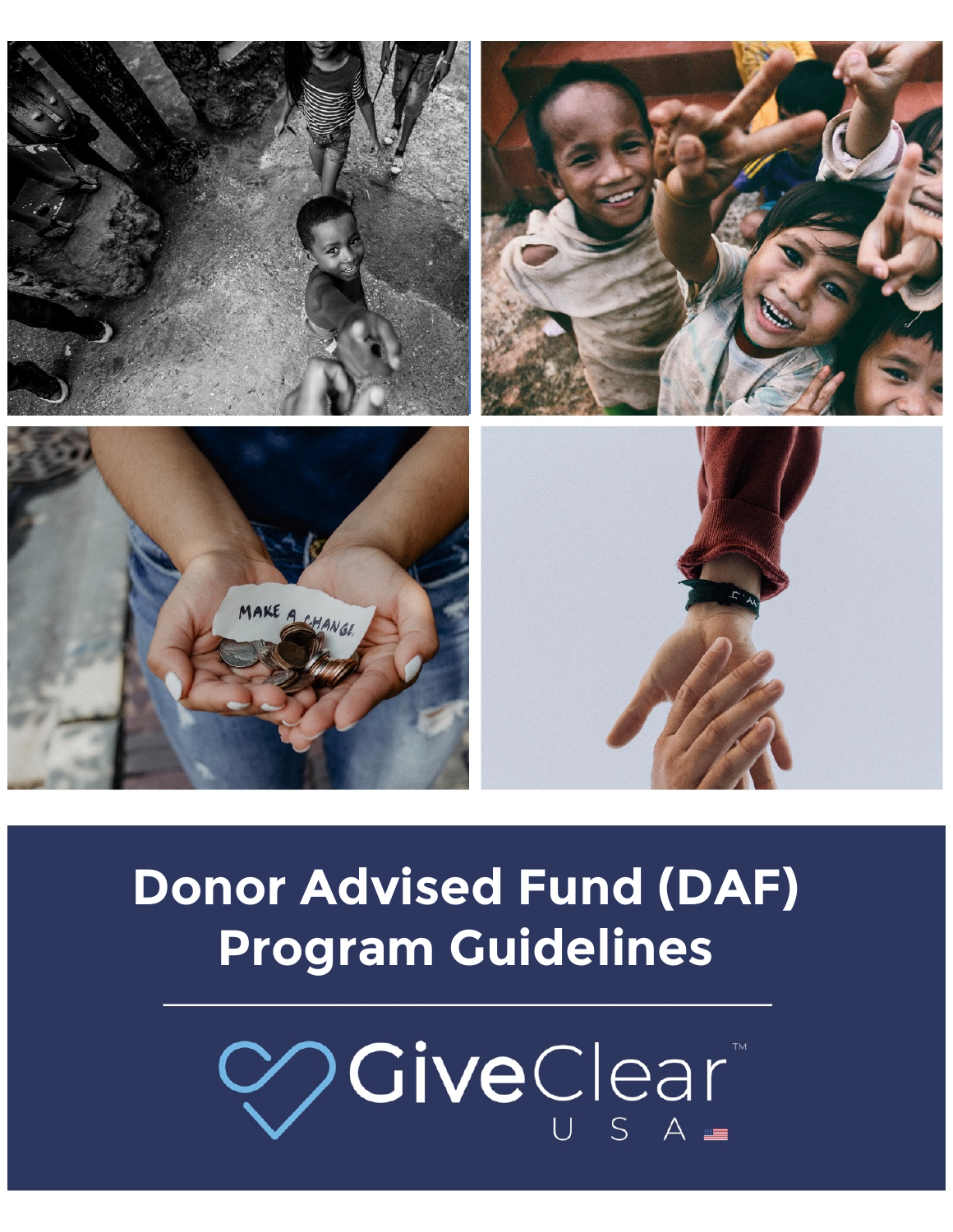

# **GIVECLEAR FOUNDATION ("GC" OR "GIVECLEAR") DONOR ADVISED FUND (DAF) PROGRAM GUIDELINES**

#### I. **INTRODUCTION TO GIVECLEAR**

We are grateful you have chosen to facilitate your charitable giving through GiveClear Foundation ("GiveClear") and congratulate you on the impact you will be making in the world. These Program Guidelines set forth the policies and procedures for establishing a Donor Advised Fund ("Giving Fund") and the terms and provisions governing the administration of each Giving Fund.

GiveClear envisions a new model of philanthropy - a transparent system at your fingertips connecting people to trusted non-profits at scale - empowering people of any means to give and support effective change. GiveClear delivers an inspiring charitable giving experience through innovative technology, bringing additional accountability, transparency and effectiveness to philanthropy.

Contributions to your Giving Fund are irrevocable when received and accepted by GiveClear, which retains exclusive legal control over contributions.

All activities of GiveClear and all participation by donors are subject to these Donor Advised Fund (DAF) Program Guidelines and the policies referenced within the Gift Acceptance and Valuation Policy, Investment Policy Statement, and Terms and Conditions, which can all be viewed at [www.giveclear.org](http://www.giveclear.org/) under the Policies & Documents section.

All prospective donors should consult their legal, accounting, and/or tax advisors regarding any implications of participation in GiveClear.

GiveClear Foundation is a 501(c)3 organization EIN: 81-3222963.

## II. **ESTABLISHING A GIVING FUND**

- 1. **What is a Giving Fund -** A Giving Fund is a charitable giving account designed to invest, grow, and give assets to non-profits for meaningful and lasting impact. Once funds are contributed, they are non-refundable, and the donor receives an immediate tax receipt.
- 2. **Getting Started -** A GiveClear Giving Fund can be opened quickly and easily and at no cost. Simply visit www.giveclear.org. Contributions can be made during or after account opening.
- 3. **Determining User Name** The User Name is the name that appears on the tax receipt. Since all tax receipts must match the source of funds, corporate and business accounts may use the "First Name" and "Last Name" fields to enter the complete company name.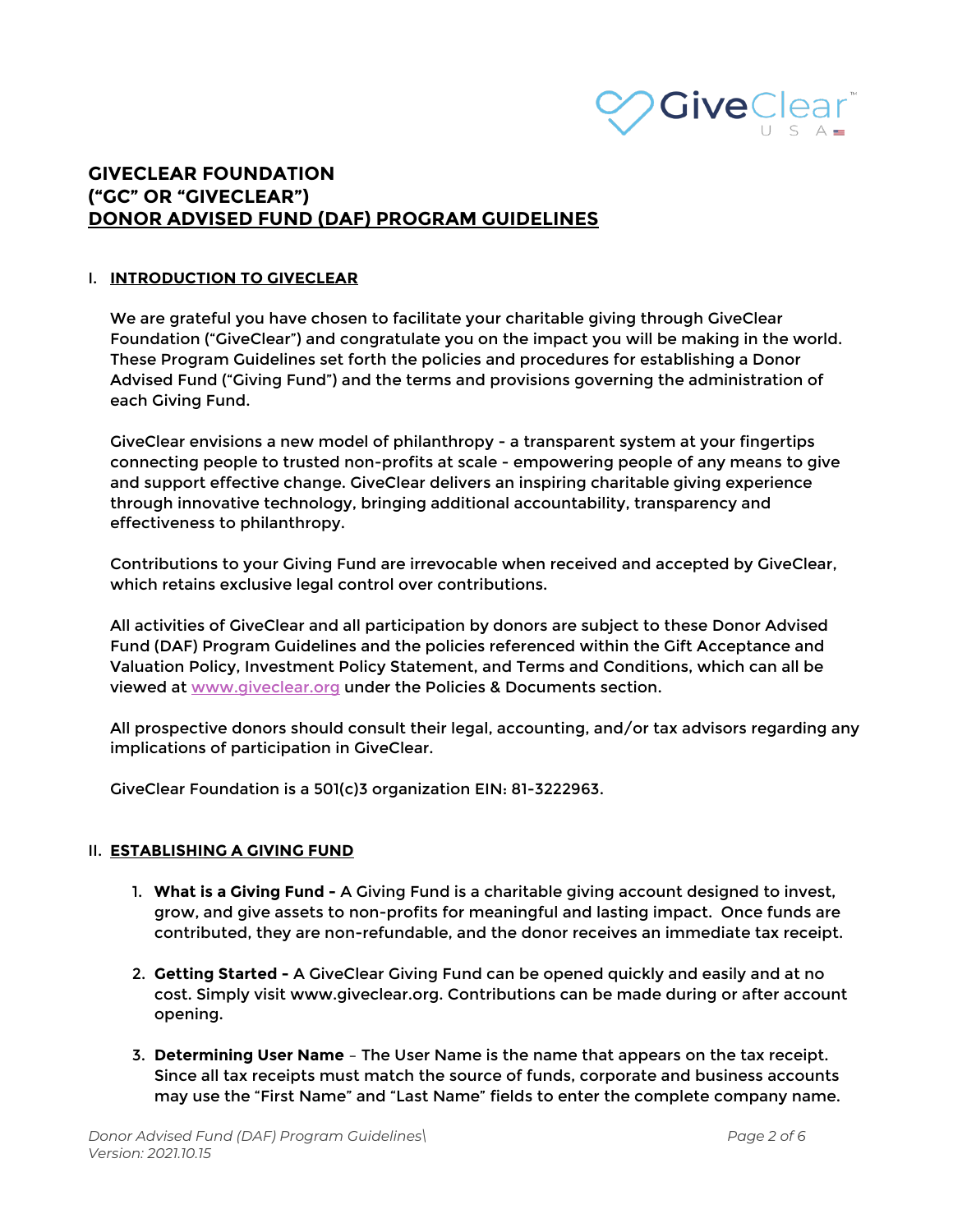

- 4. **Naming your Giving Fund** While establishing your Giving Fund, you will also have the option to assign a Fund Name that will be included on all grants, along with the User Name. As an example, you have the option to name your fund "Our Family Giving" or "The Family Memorial Fund."
- 5. **Ownership -** All contributions into a Giving Fund are irrevocable and non-refundable. The GiveClear Board of Directors has ultimate authority and control over all Giving Funds. Each Giving Fund is reflected and recorded as a component fund and is separately identifiable.

## **III. CONTRIBUTIONS & GIVING FUND MANAGEMENT**

There is no minimum balance required to maintain a Giving Fund. Contributions (referred to as "Gifts") may be made from individuals, donor advised funds, trusts, estates, and other foundations.

For full details on regulations and guidelines for contributions, please reference GiveClear Foundation's Gift Acceptance and Valuation Policy,

- 1. **Gift Acknowledgement & Valuation -** All accepted gifts will be acknowledged with a notification, and an official tax receipt will be available immediately, if applicable. All official tax receipts for gifts will comply with the Internal Revenue Code. GiveClear will follow all IRS guidelines and standard practice guidelines for the industry in valuing all outright and deferred gifts.
- 2. **Types of Gifts -** GiveClear accepts gifts of monies in US dollars transferred by EFT/ACH, check, wire transfer, and credit card to a Giving Fund. Donors receive credit into their Giving Fund for each contribution effective the day the funds are received by GiveClear. Cash contributions must be delivered to GiveClear by check or wire transfer. Check and wire transfer instructions are available on the GiveClear website at www.giveclear.org.

Other types of gifts may include publicly traded securities, real estate and planned gifts such as naming GiveClear in your will. Please see the **Gift Acceptance and Valuation** Policy for a complete listing.

GiveClear recommends that individuals seek Independent Legal Advice (ILA) prior to making any significant outright or deferred gifts.

- 3. **Gifts that Cannot Be Accepted -** GiveClear reserves the right to decline any gifts, for example a gift that does not comply with IRS regulations.
- 4. **Timing of Contributions -** Generally, the date of any contribution is the date with which the asset is received by GiveClear. If the date of the gift cannot be determined, GiveClear will follow pre-determined guidelines set out in the Gift Acceptance and Valuation Policy.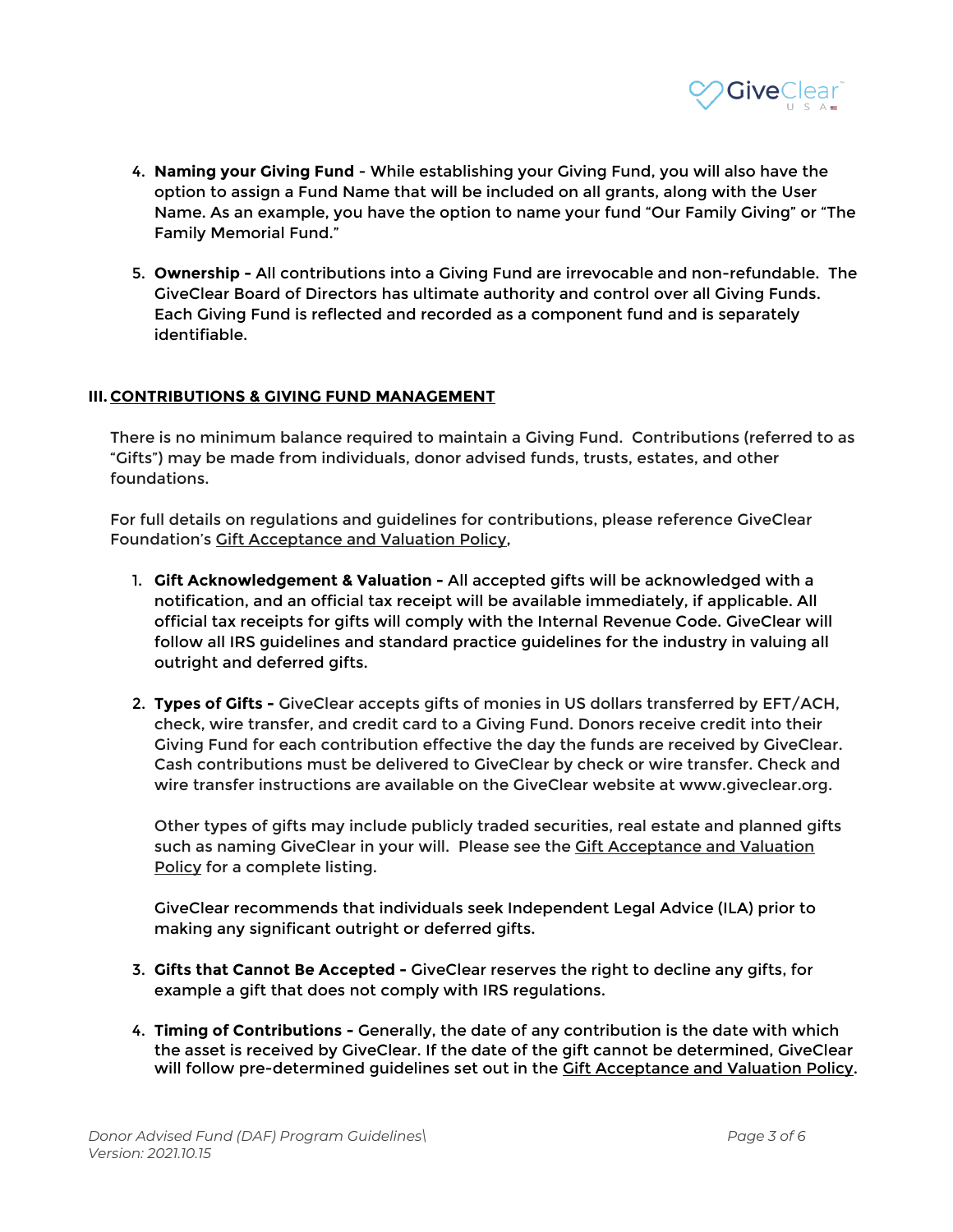

Donors may collect a tax receipt at any time through their Giving Fund. Timing of receipt at year end can be critical. Please see schedule below for cut off dates.

| <b>CONTRIBUTION</b><br><b>TYPE</b> | <b>ACTION REQUIRED</b>                                                                                                                                                                                                                                         | <b>TIMING FOR YEAR-END</b><br><b>CONTRIBUTIONS</b>                                                                                                                                |  |
|------------------------------------|----------------------------------------------------------------------------------------------------------------------------------------------------------------------------------------------------------------------------------------------------------------|-----------------------------------------------------------------------------------------------------------------------------------------------------------------------------------|--|
| EFT/ACH                            | Donors and/or their advisors must begin the<br>process sufficiently in advance so that funds are GiveClear by end of day 31<br>received by the last business day of the year.                                                                                  | Funds must be received by<br>December.                                                                                                                                            |  |
| Credit Card                        | Log into your Giving Fund on fund.giveclear.org Transaction must be completed by<br>and initiate the contribution by credit card.                                                                                                                              | end of day 31 December.                                                                                                                                                           |  |
| Check                              | Mail to:<br>GiveClear Foundation<br>1924 Cleveland Ave #201<br>Charlotte, NC<br>28203                                                                                                                                                                          | Check envelope must be<br>postmarked on our before 31<br>December.                                                                                                                |  |
| Publicly Traded<br>Securities      | Initiate transaction with your broker and<br>contact GiveClear at support@giveclear.org                                                                                                                                                                        | Securities transfer can be a lengthy<br>process and the transfer needs to<br>be in complete custody of<br>GiveClear by 31 December. Please<br>discuss timelines with your broker. |  |
| DAF to DAF<br>Transfer             | Donors may transfer funds from another DAF<br>by making a grant recommendation from their<br>DAF at another fund sponsor to "GiveClear."<br>Donors must note the GiveClear Giving Fund<br>number on the grant and should contact the<br>existing fund sponsor. | A contribution from an existing<br>DAF is not tax-deductible by the<br>donor.                                                                                                     |  |

5. **Investment of Giving Fund Balance -** Giving Funds that maintain a balance of more than \$25,000 may be invested for tax free growth, while being held for distributions.

Investments should be advised with consideration for time horizon for granting to nonprofits that the Donor has in mind. Funds targeted for immediate distribution should be left as cash (referred to as the Giving Wallet), while those intended to be held for a longer duration or for growth are appropriately invested (referred to as the Investment Account). It is recommended that enough funds be left in the Giving Wallet to satisfy the next one to three months worth of grants.

Please note the timeframe for moving funds from an Investment Account to a Giving Wallet may vary. Please allow enough time to have funds converted to your Giving Wallet when planning a Grant Recommendation.

For further information on investments, please refer to the Investment Policy Statement of GiveClear Foundation.

6. **Investment Expenses and Returns** - All investment-related expenses are assessed from the pool assets, including mutual fund expenses, custodial charges, and trading costs. Invested balances are expressed in units and are priced quarterly, reflected as a Net Asset Value (NAV). Dividends and capital gains are reinvested and are reflected as an increase in the NAV.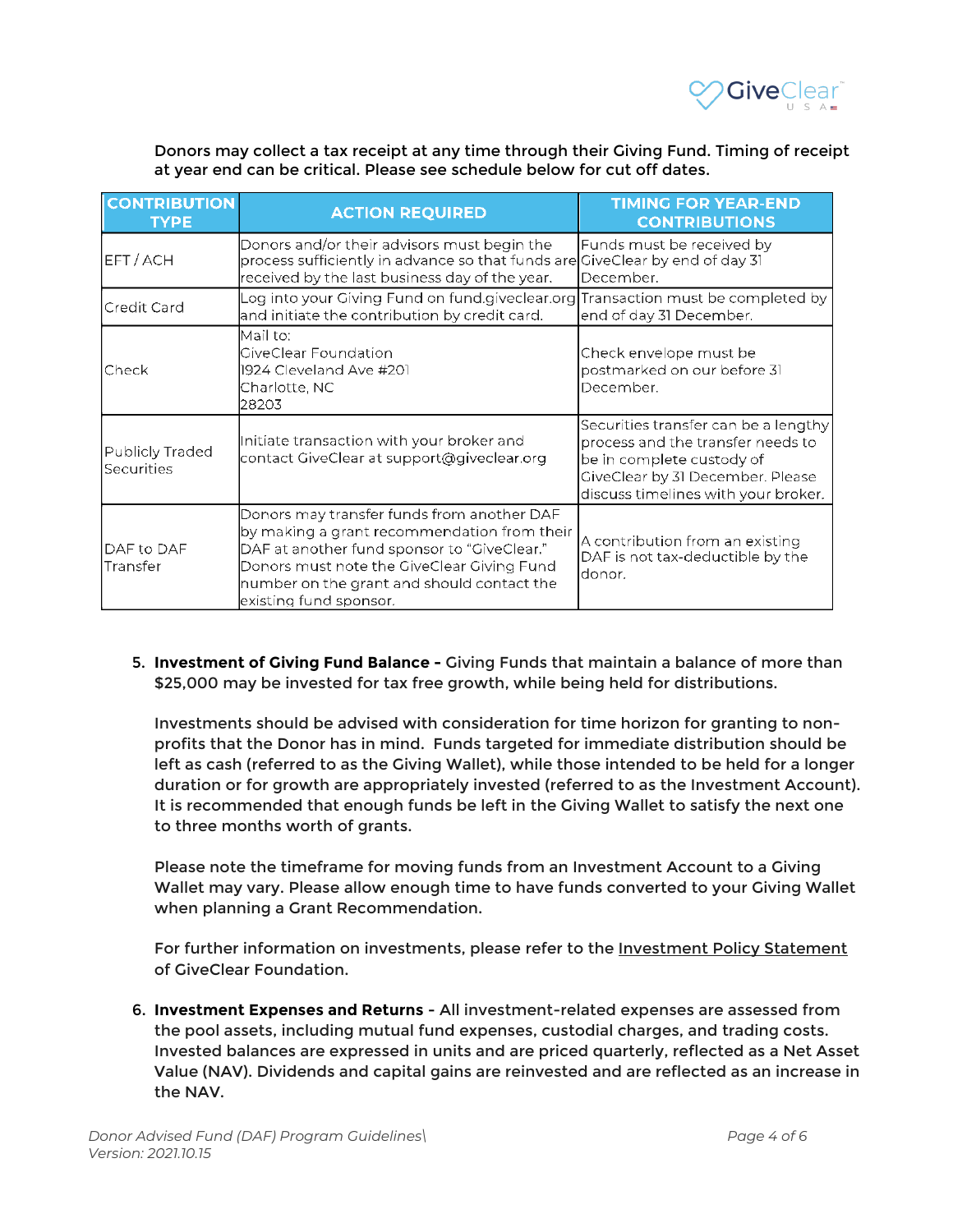

#### **IV.GIVING ACCOUNT ROLES**

- 1. **Donor** the original owner of the asset(s) that have been donated to a GiveClear Giving Fund. Unless the donor requests that grants be made anonymously, all grants to nonprofits will include the donor's name and email address. A donor must be an individual over 18 years of age.
- 2. **Designated Advisor** A financial professional who is nominated by the donor to perform various function within the Giving Fund on the donor's behalf, such as gifting securities, rebalancing investments, and recommending grants**.**
- 3. **Successor Advisor -** An individual who is nominated in the GiveClear account succession plan to act as an Advisor when the current Donor/Advisor(s) is deceased or otherwise unable to act due to incapacity or disability. Each fund can name one Successor Advisor in the *My Profile* section under *Succession Plan* in your Giving Fund.

#### **V. GIVING GUIDELINES**

Grant Recommendations can be made to any non-profit with a recommended minimum of \$20. Grants can be set up on a one-time or recurring basis.

1. **Grant Recommendation Fulfillment -** Grant Recommendations are reviewed for approval within 48 hours of submission, provided sufficient funds in the Giving Wallet, unless additional due diligence is required.

Grants are issued to non-profits weekly. To keep administrative costs low, GiveClear makes every effort to transfer grant funds to non-profits electronically. Therefore, if a non-profit has provided Direct Deposit information, funds should be received by the nonprofit within 2 - 7 business days of grant approval.

For any non-profit that does not have Direct Deposit, a check will be sent within 5 business days of grant processing. Checks not cashed after 6 months of the issue date will be redeposited into the donor's Giving Fund. Non-profits will have a \$25 Administration Recovery Fee withheld from all grants issued via check for the third and subsequent check sent.

- 2. **Minimum Annual Grant Requirements** Each Giving Fund must meet the minimum annual grant requirement of 5% of the balance as at January 1 of a given year. This must be be granted within the calendar year, as established by GiveClear Foundation.
- 3. **Grant Restrictions** All grant recommendations are under the exclusive legal control of GiveClear, which reserves the right to refuse to a grant recommendation based on legal obligations, tax-exempt status, internal policies, or improper purposes.